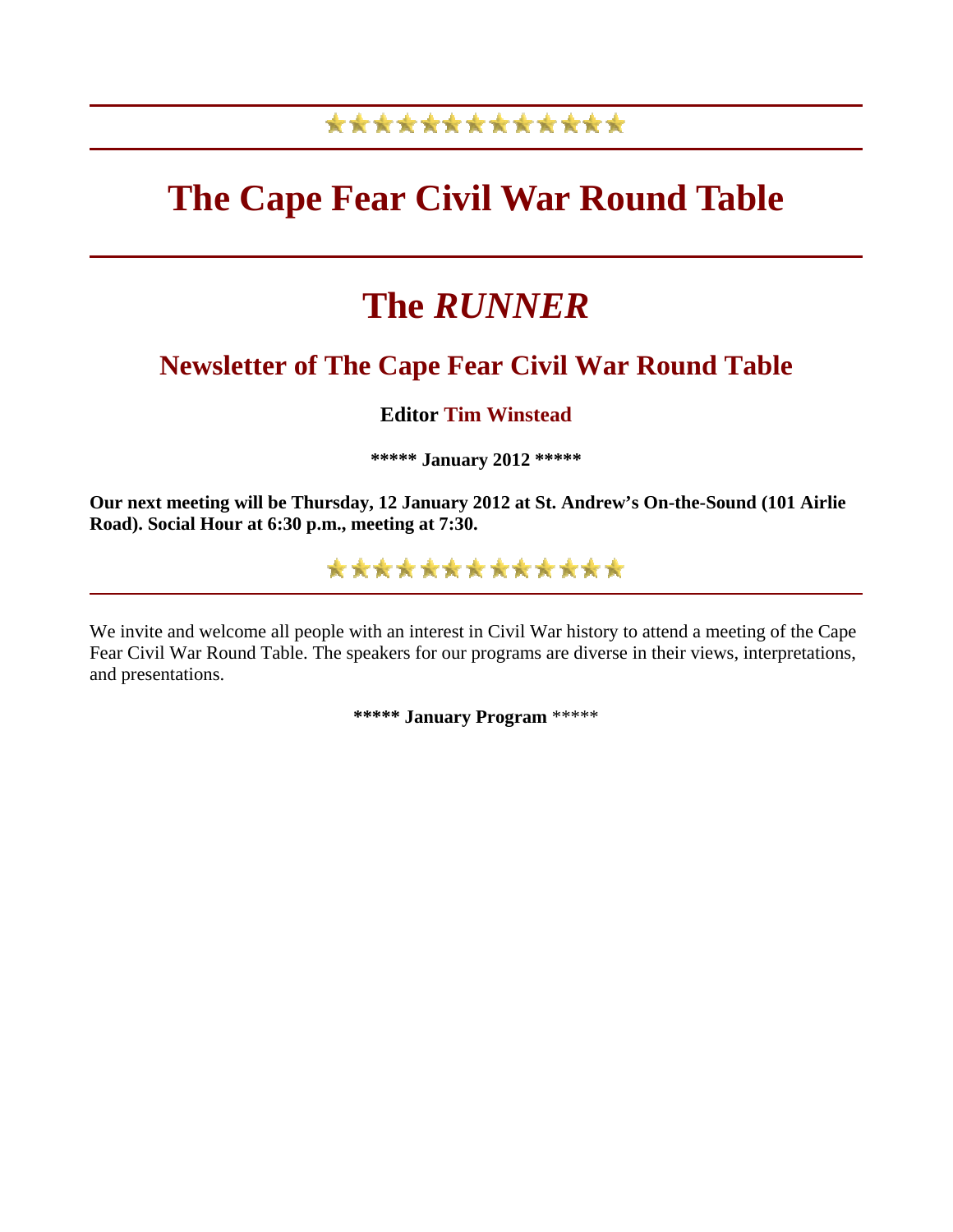

**Jefferson Davis**

**Keith A. Hardison**, Director of the Division of State Historic Sites and Properties, will join us on January 12, 2012 with a presentation on the first and only President of the Confederate States of America, Jefferson Davis.



**Beauvoir – Home of Davis, Biloxi Prior to Hurricane Katrina 2005** 

**Hardison** was born and raised in Tennessee. He received a bachelors in history from David Lipscomb University (Nashville) and a masters in museum science from Texas Tech (Lubbock). Prior to becoming N.C. Historic Sites director in 2006, Keith was division director of the Louisiana State Museum, executive director of Knoxville's Mabry's Hazen House Museum, director of education, interpretation, and visitor services at Pamplin Historical Park and the National Museum of the Civil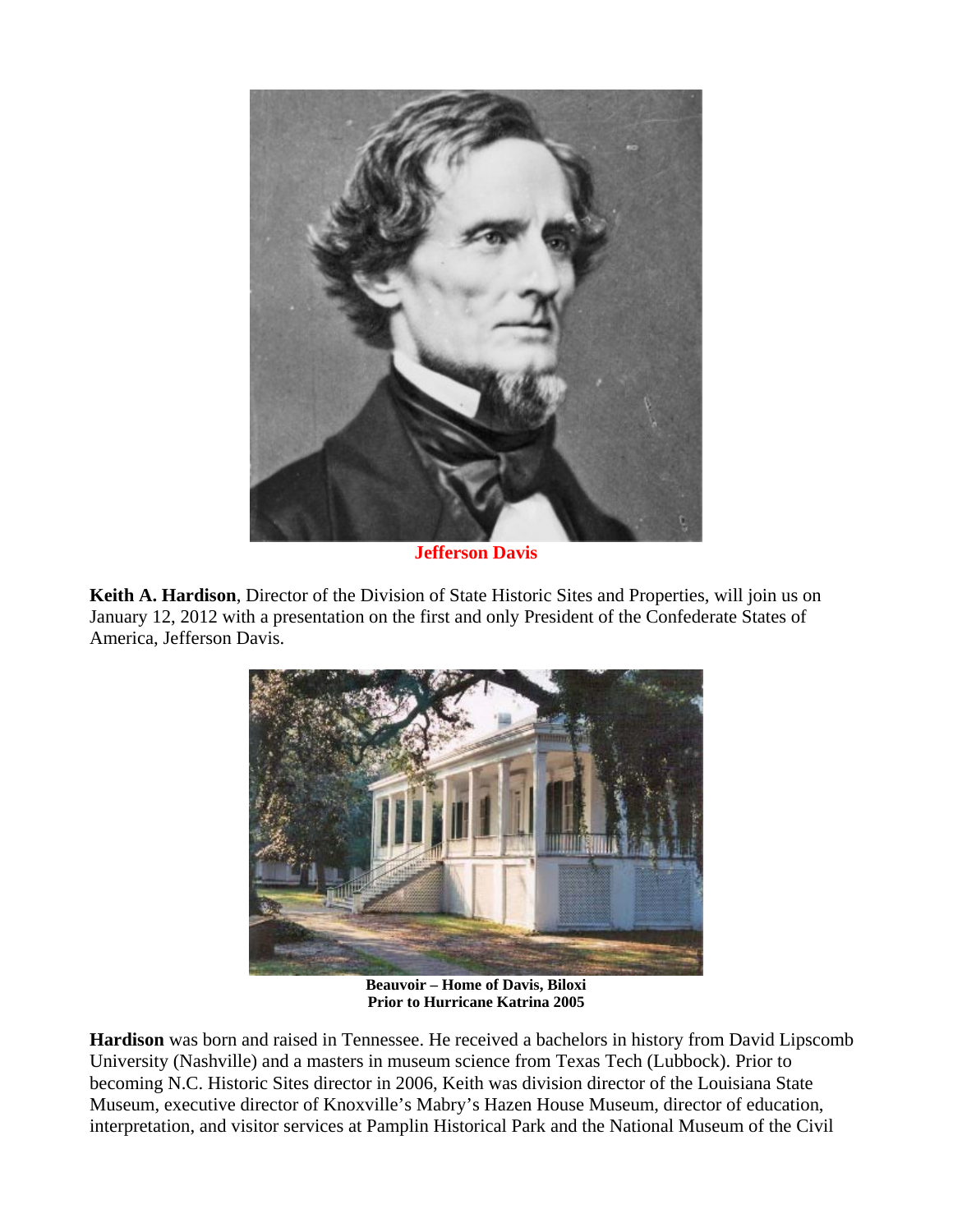War Soldier in Petersburg. From 1986-1999, he was executive director of **Beauvoir,** Confederate President Jefferson Davis's home and library in Biloxi. Earlier during his career, Hardison worked at the John E. Conner Museum in Kingsville, Texas, and the Heritage House Museum in Orange, Texas.

Please join us on Thursday night, January  $12<sup>th</sup>$ , for what promises to be an informative presentation about Jefferson Davis. Keith Hardison is uniquely qualified through his association with Beauvoir to provide insights into a historic figure in American history.

**Note:** See November 2010 issue of *The Runner* for additional information pertaining to Jefferson Davis and Beauvoir.

Editor

**\*\*\*\*\* Raffle Winners \*\*\*\*\***

## **Raffle Master: Ed Gibson**

If you have books, prints, or other items that you would like to donate to the CFCWRT raffle, talk to Ed at our next meeting.

#### **December Meeting:**

| Gods and Generals         | $\sim$                   | <b>Beverly Blanton</b> |
|---------------------------|--------------------------|------------------------|
| With My Face to the Enemy | $\sim$                   | Judy Ward              |
| The American Civil War    |                          | John J. Bolger         |
| To Make Men Free          | $\overline{\phantom{a}}$ | Dick Covell            |
| Swamp Doctor              |                          | Linda Lashley          |
| A Shower of Sparks        | $\sim$                   | Judy Ward              |

#### **\*\*\*\*\* Trivia Questions January 2012 \*\*\*\*\***

#### **1 –** Who was this officer?



**2–** What was the first breech-loading infantry long arm to be manufactured for use by the United States Army?

**3 –** In Mike Long's presentation, he made reference to the February 17, 1865 burning of Columbia, South Carolina. Sherman blamed Wade Hampton's troops and Hampton blamed Sherman's troops. Who was responsible?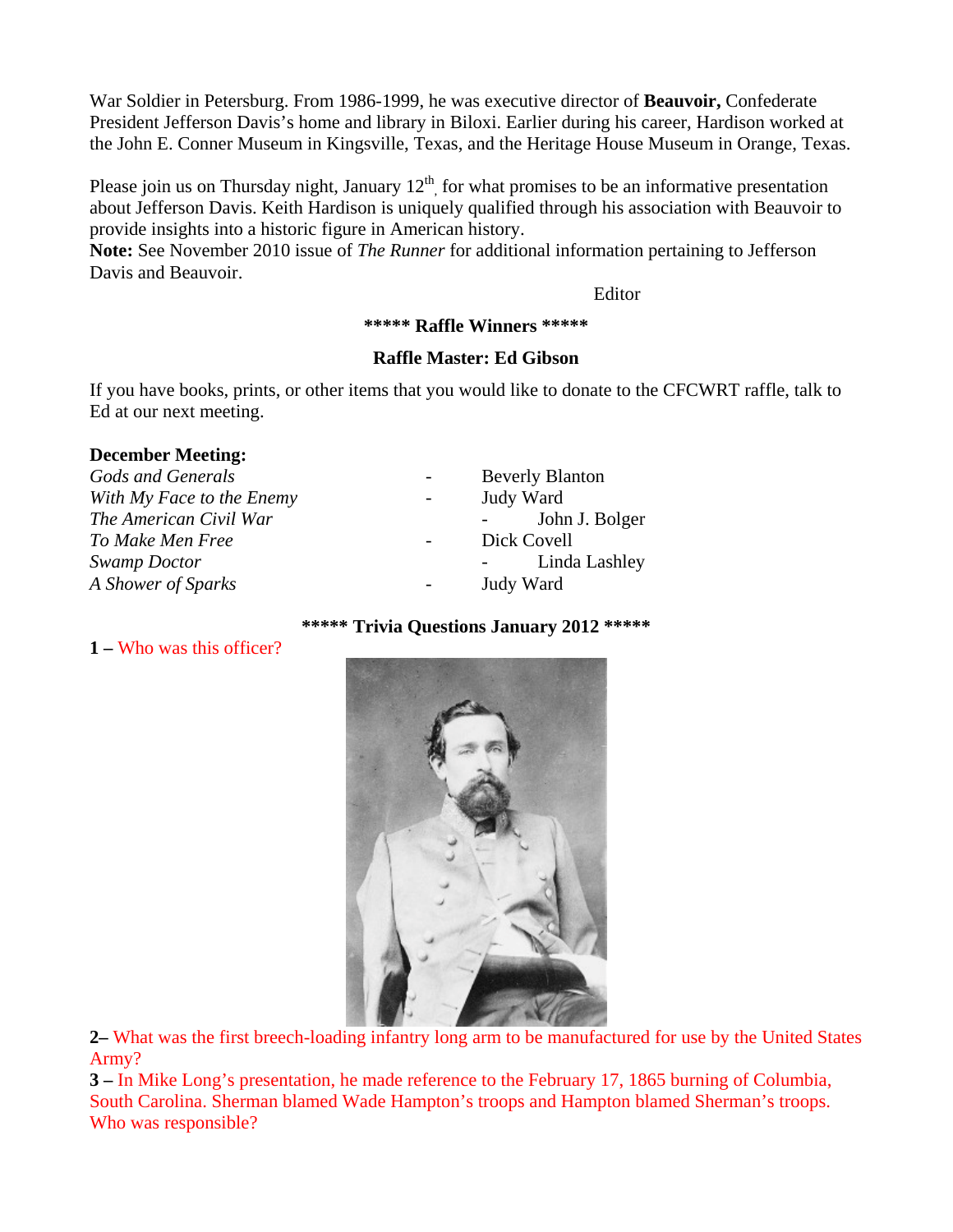#### **4 –** In 1825, Jefferson Davis faced court-martial from West Point. What offense had Davis committed? **5 –** Did Jefferson Davis have a middle name?

#### \*\*\*\*\* **Member News** \*\*\*\*\*

If you have member news that you think would be of interest to CFCWRT membership, let me know about it.

**1 –** Welcome new members, **Art Unger, Tom Hodges** and **John (Rick) Morrison,** to the Cape Fear Civil War Round Table. Glad y'all joined us.

**2 –** Congratulations to **Robert D. Maffitt** on his selection as 290 Foundation Hon. Vice-President USA. The 290 Foundation is a UK-based charitable enterprise that commemorates all those who served in the Confederate Navy. [The 290 refers to the hull number of the CSS *Alabama* built at the John Laird Shipyard at Birkenhead.]

**3 –** Make your reservations for the **February 9, 2012** dinner meeting. **John Michael Priest** will make a presentation entitled *Into the Fight, Pickett's Charge at Gettysburg*. The dinner will cost \$26 per person and will be held at the Madeline Suite at UNCW. Contact **Bruce Patterson** via email or telephone (910-794-8905) for further details.

**4 – Special Event!!!!** On June 19, 2012, **Dr. Susannah Ural** will speak at an "added" meeting of the CFCWRT. Dr. Ural, who teaches at the University of Southern Mississippi, will present **"The Rise of Hood's Texans: Recruitment through Antietam."** Dr. Ural will bring a knowledge and enthusiasm to her subject that you will not want to miss. Think of it as a tenth presentation for 2011 – 2012 – and it will be **FREE!** – Well not exactly free, more like, Buy 9 and get the 10<sup>th</sup> for the same price!

#### **\*\*\*\*\* January 1862 \*\*\*\*\***

The weather still determined how much warfare took place in January 1862. The American Civil War was determined by a series of skirmishes in the winter months coupled with a great deal of political work. In January 1862 Lincoln issued two orders both of which required McClellan to go on the offensive as opposed to remaining, in Lincoln's mind, on the defensive.

January 1st: The Cabinet urged greater success in Missouri, which seemed to be a state out of control. Martial law was introduced to St. Louis but General Halleck was urged to do more by politicians in Washington DC.

 January 3rd: Jefferson Davis expressed his concern that Union forces were stationed at Ship Island in the Mississippi Sound. This base was only 65 miles from New Orleans. General 'Stonewall' Jackson started his campaign to disrupt the North's movement of supplies. His targets were the Baltimore to Ohio railway and the Ohio to Chesapeake canal.

 January 4th: Jackson's reputation for keeping his men on the move was cemented when Union forces could barely find his 10,000 men who were on the march.

 January 6th: The Senate urged Lincoln to replace McClellan because of his seeming lack of activity. However, Lincoln supported McClellan.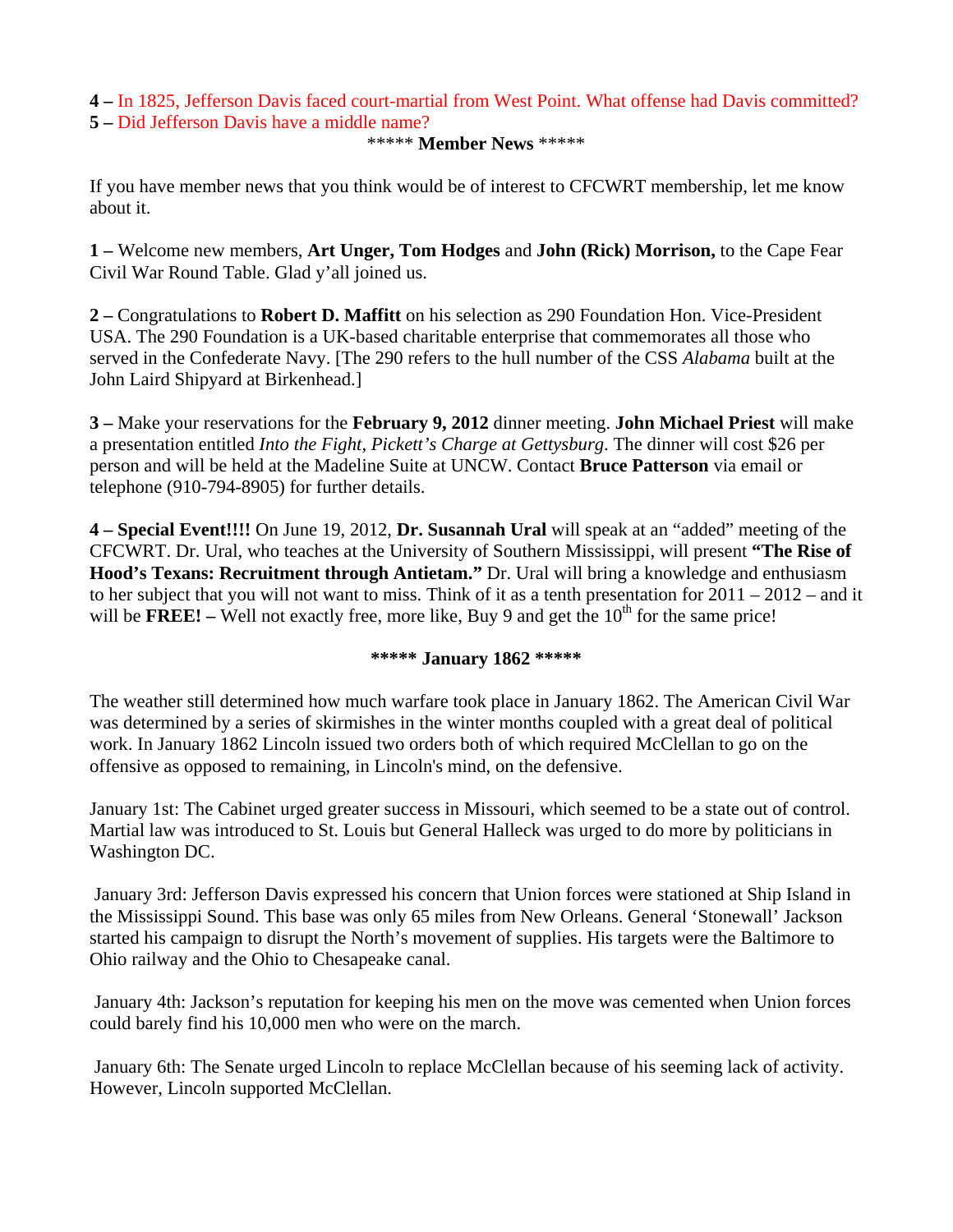January 7th: Three Union gunboats made a sortie along the Mississippi to within three miles of the important Confederate stronghold at Columbus. Their information was fed back to General U Grant.

January 9th: General Grant started his campaign against Columbus.

 January 11th: Secretary of War Simon Cameron resigned over accusations of corruption and basic incompetence. 100 Union ships transported 15,000 troops to Port Royal, North Carolina, to support the men who are already there.

January 13th: Edwin Stanton became Secretary of War.

January 14th: Lincoln called for a more robust campaign in Missouri. McClelland urged caution.

January 18<sup>th</sup>: Former U.S. President and Confederate congressman-elect John Tyler dies.

January 19th: A battle at Mill Spring (sometimes called the Battle of Somerset) led to as many as 195 Confederate troops being killed with 200 taken prisoner. However, the Union's leader in the attack, General Zollicoffer, was killed.

 January 25th: By this day, what was left of the Confederate force at Mill Spring had been forced 100 miles to the southwest to Gainsboro, which resulted in the Confederate line having a large gap punched through it.

 January 27th: Lincoln issued General War Order Number One. This urged the Union army into action and set February 22nd as the date he expected a major surge in action.

 January 30th: The **'USS** *Monitor***'** was launched – a revolutionary new vessel designed by John Ericsson. The 'Monitor' marked a new stage in the development of ironclads. Mason and Slidell finally arrived in Great Britain.

 January 31st: Lincoln issued his Special War Order Number One. This ordered the army that had been protecting Washington DC to launch an attack on Manassas Junction – as long as the safety of the capital had been ensured – by February 22nd. Great Britain announced that it would remain neutral in the war.

 Source: [http://www.historylearningsite.co.uk/january-1862-civil-war.htm,](http://www.historylearningsite.co.uk/january-1862-civil-war.htm) accessed November 18, 2011.

## **\*\*\*\*\* The Arms Race – 1861 \*\*\*\*\***

I am by no means knowledgeable about the weapons that dominated the Civil War, but I think it worthwhile to provide an overview of the transition occurring to the infantry weapons in the mid-19<sup>th</sup> century.

The arms of this period evolved into weapons that added range and accuracy to a unit's offensive firepower. Unlike the massed use of infantry during the American Revolution and the Napoleonic Wars to achieve concentrated firepower, the weapons that dominated the Civil War battlefield allowed a man to kill his opponent at greater distances. Unfortunately during the first years of the war, the commanders on the Civil War battlefield continued to march their men in close formation against their adversaries.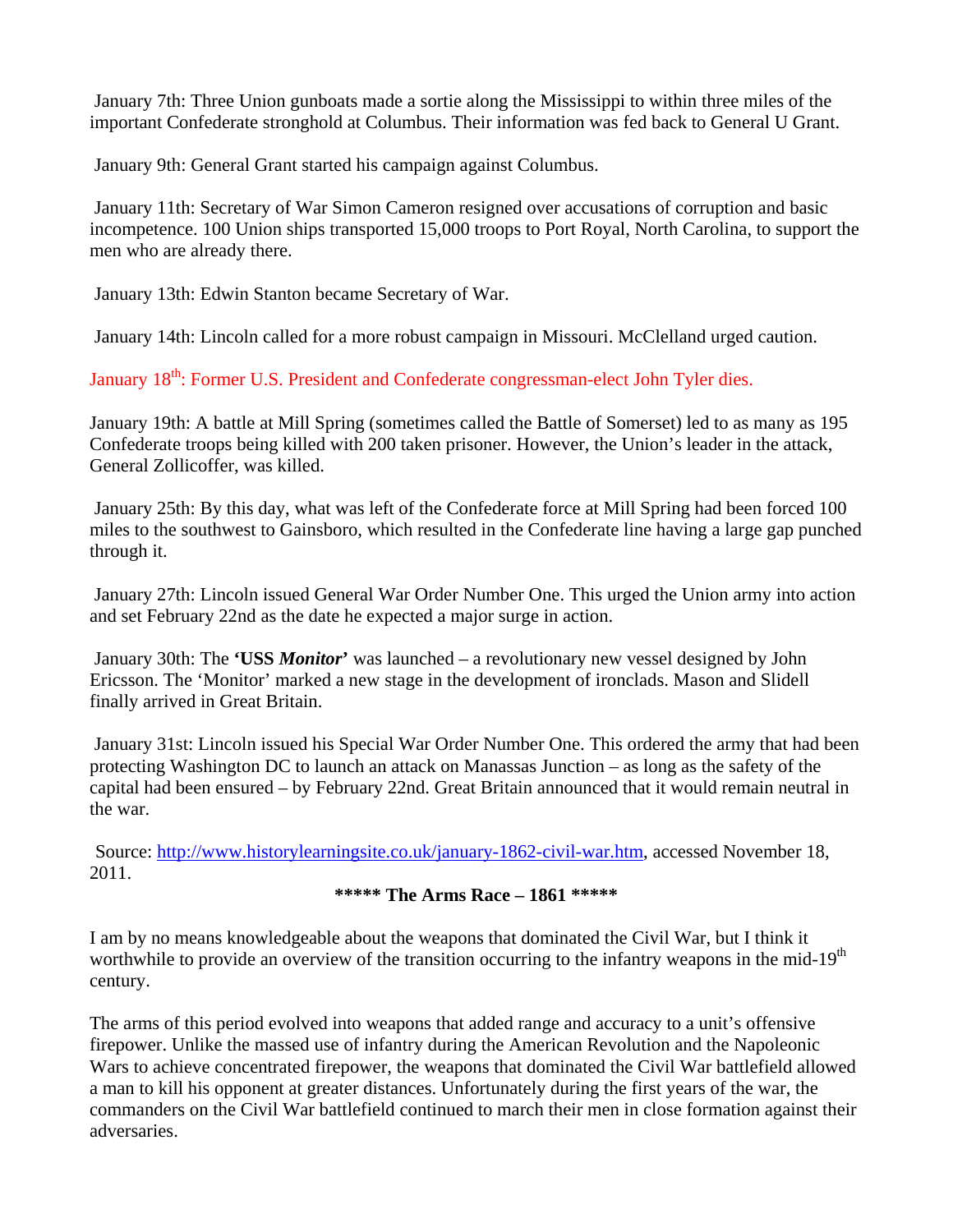#### From *Lincoln and the Tools of War*:

Rifled guns had been born centuries before, when some gun-maker discovered that an elongated projectile would hold straight and true in flight if given a spin about its long axis. The spin could be imparted by spiral grooves in the bore of the gun; and these grooves, as well as the process of making them, were called "rifling." Without the all-important spin, elongated projectiles would tumble and wobble through space, unpredictably in both course and impact. For that reason, most projectiles to that time had been made spherical. But the volume, and hence the weight of the spherical projectile was limited by the diameter of the bore, whereas an elongated shot could be made much heavier, and therefore much more formidable in range, accuracy, and penetration.

Until the middle of the nineteenth century, however, rifled small arms were loaded at the muzzle. The bullets had to fit tight enough to take the grooves, and ramming them home by main force was too conspicuous and protracted an operation to be feasible in open combat. But in 1855 the *Annual of Scientific Discovery* printed, to the edification of Abraham Lincoln among others, excerpts from the Secretary of War [Jefferson Davis], which told of not just one but two promising answers to the problem of loading rifles. One solution had come with the development of efficient rifles which could be loaded from the breech. The other, favored by the Secretary, was a newfangled bullet with a concave base which expanded on firing, so as to take the rifles grooves. Using such bullets, especially one developed by Captain Minié of the French Army [and improved by James H. Burton, assistant master armorer at the Harpers Ferry Armory], the nations of the world began that year to adopt muzzle-loading rifles as their standard infantry arm, and one of those nations was the United States.

In 1861 smoothbore muskets, well polished, still looked smart on parade. They served as well as any other arm for practicing the drill manual. Some of them had value as historical curiosities. But when life depended on their performance, not even raw recruits would take them without protest, and soldiers' complaints were backed by the home folks. "It is the opinion of all military men here," wrote Governor Morton of Indiana, "that it would be little better than murder to send troops into battle with such arms as are a large majority of these [smoothbore] muskets altered from flint to percussion locks."

Editor

Source: Robert V. Bruce, *Lincol n and the Tools of War* [New York: The Bobbs-Merrill Company, 1956], 37-39.

#### **\*\*\*\*\* Through the Blockade \*\*\*\*\***

This is the second in a series of articles that will examine the efforts of the United States and Confederate governments to arm and equip the untrained mob of volunteers who flocked to their respective banners. This article will focus on the United States Ordnance Department and Union agents who sought to meet weapon demand at the beginning of the war.

On November 12, 1859, Henry Knox Craig, Colonel of Ordnance, reported to John B. Floyd, Secretary of War, the inventory of muskets and rifles in the various United States armories and arsenals. Craig's report excluded 23,895 muskets and 652 rifles that had not been converted from flintlock into percussion locks. The numbers of the new rifled arms and the rifling of older smoothbore muskets are included in the totals. NOTE: the New Model Rifle .58 caliber was considered by many ordnance men as the finest infantry weapon in the world. Only 28,702 of the .58 caliber rifles and rifled muskets were available out of the 610,598 arms in the government inventory: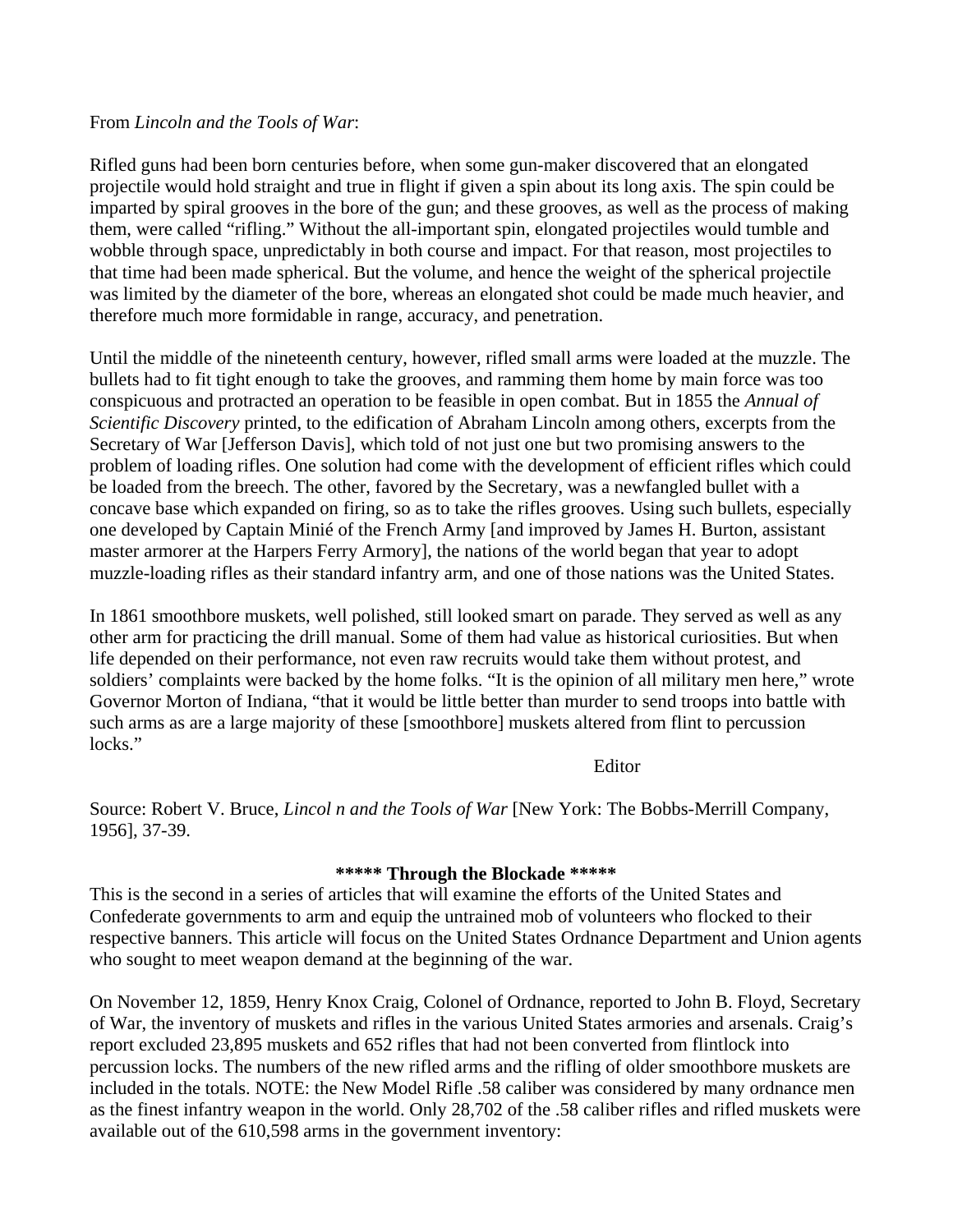|                                                                                                            | <b>Smoothbore Muskets</b>                           |
|------------------------------------------------------------------------------------------------------------|-----------------------------------------------------|
| Altered to percussion, cal. - .69<br>Altered to Maynard lock, cal. - .69<br>Made as percussion, cal. - .69 | 275,744<br>14,765<br>213,155<br>503,664             |
| Percussion, since rifled, cal. - .69<br>Rifled muskets, cal. - .58                                         | <b>Rifled Muskets</b><br>33.631<br>24,105<br>57,736 |
| Altered to percussion, cal. - .54<br>Made as percussion, cal. - .54<br>New Model rifle, cal. - .58         | <b>Rifles</b><br>1,385<br>43,375<br>4,102<br>48,862 |

The officers of the Ordnance Department were guided by the Militia Act of 1808 and later Congressional acts which required the department to furnish each state with an annual quota of arms. Reacting to sectional tensions that were building in the late 1850s and 1860, several governors requested increased allotments from Colonel Craig's department. Craig, a Lieutenant in 1812, was strict in the execution of his duties; however, he was a Union man who was determined to protect the property of the United States government. His boss, Secretary of War, John B. Floyd, may have been a little less strict in attitudes toward some of his Southern colleagues. In a November 24, 1860 letter from S. Adams, Virginia State Master Armorer, Adams expressed to Floyd his displeasure with the efforts of Colonel Craig to assist Virginia in gaining an increased allotment. "I have no hopes of any favors from Colonel Craig, for in a conversation with him a few months since I found him deadly opposed to the Virginia Armory." Adams continued his request for Floyd's assistance as he expressed his feelings, 'before our much-honored and esteemed Secretary of War vacates his office, for I have no hopes of any assistance after a Black Republican takes possession of the War Department." Colonel Henry Knox Craig used his extensive knowledge of bureaucratic maneuver to delay and forestall some requests and arms sales that would have placed more arms in Southern arsenals.

Craig's hand may have been seen in the events that transpired between North Carolina Governor John W. Ellis and Simon Cameron, Lincoln's Secretary of War, in an April 12, 1861 letter:

> WAR DEPARTMENT, April 12, 1861.

His Excellency JOHN W. ELLIS, Governor of North Carolina, Raleigh :

SIR: I have the honor to acknowledge the receipt of a letter addressed to this Department on the 2d instant by Graham Daves, esq., your private secretary, inquiring the cause of the delay in the issue of the arms called for by you on account of North Carolina's quota for the current year.

The rifles were ordered to be sent to you on the 4th of February last from the Harper's Ferry Armory, but their issue has probably been retarded by numerous prior engagements, the rule, unless in special cases, being to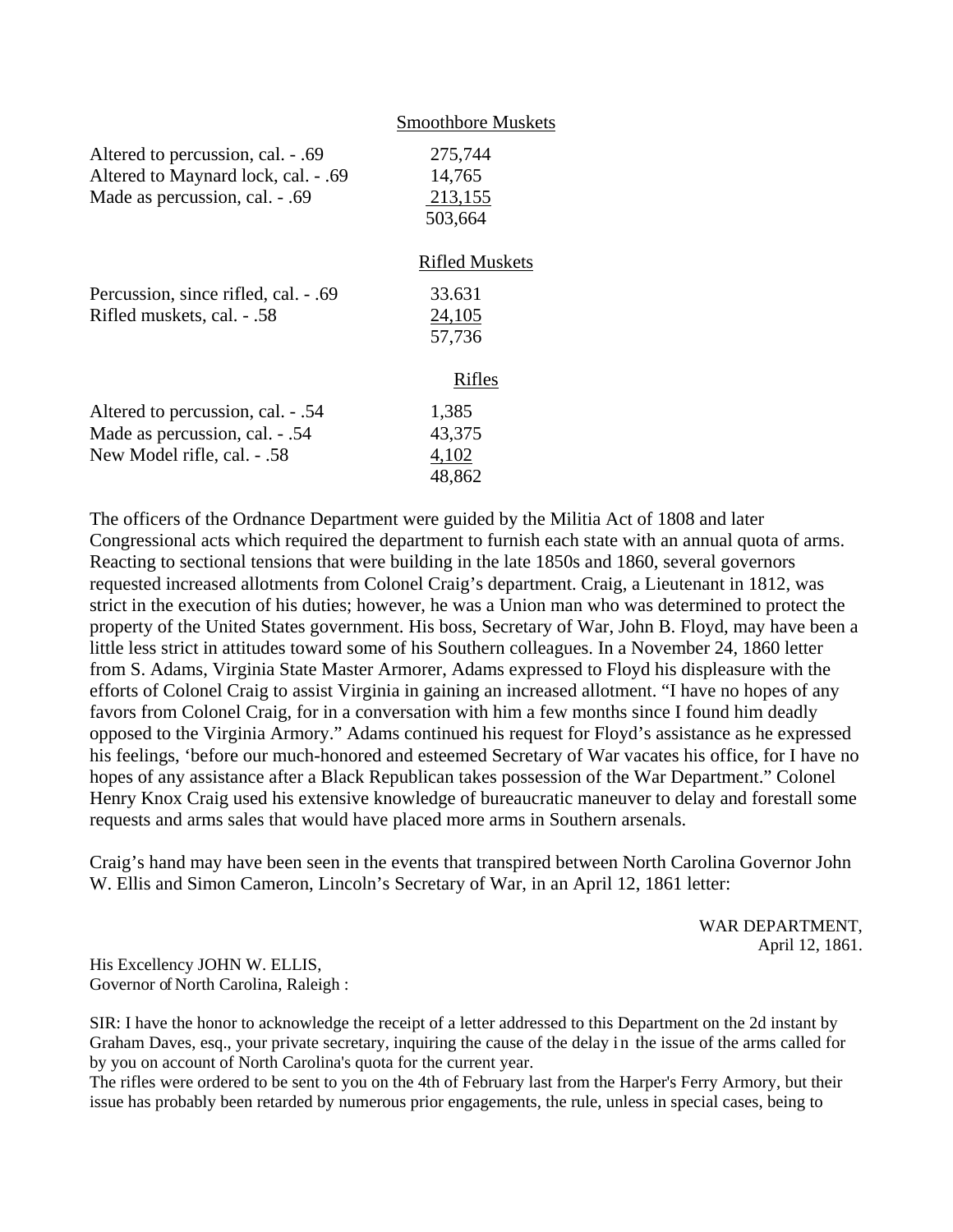execute the orders for issues according to priority of receipt at the armory. The superintendent of the armory has been requested to make the issue to your State at the earliest moment possible. Very respectfully, your obedient servant, SIMON CAMERON, Secretary of War.

When the war finally began, the Ordnance Bureau had approximately 40,000 of the Model 1855 rifles and rifle muskets to issue to Union troops. To supply arms to the incoming regiments, Craig and his associates were forced to issue the smoothbore arms as well. This action had tragic impact on early fighting at First Manassas and later at Ball's Bluff. Because of limited number of even the old smoothbores in Southern arsenals, the Confederates had been forced to seek weapons in Europe. Confederate agents reacted by securing and shipping large numbers of rifled weapons through the early blockade (See December issue *The Runner* – cargo of the blockade runner *Fingal*). These imported arms were effectively used by Southern forces at both First Manassas and Ball's Bluff. Only after First Manassas did Simon Cameron, Lincoln's Secretary of War, pursue seeking modern arms from European sources. Cameron had favored a "Buy American" strategy to encourage Northern arms manufactures to tool-up and supplement the weapons being produced at the government-owned Springfield Armory. The Union defeat at First Manassas shocked Cameron and others out of the belief of a short war and the expectations of unrealistic rapid deliveries from Northern suppliers. It was not until July 27, 1861 that Colonel George L. Schuyler was commissioned as an agent by the War Department. At roughly the same time, the War Department offered a contract to Boker and Company of New York for one-hundred thousand arms from Europe. Adding to the surging search for European weapons, H.S. Sanford, American Minister to Belgium, was buying weapons. Competition among Union buyers, failure of the United States Treasury to provide timely credits to Schuyler for a contract for Enfield rifles, and failure of the Ordnance Bureau to provide assistance to the purchasing process hindered the Union efforts. As the agents bid against each other, prices rose and the temptation of corruption became linked to the process. Note: The activity, or inactivity, of the Treasury Department was especially damaging. Confederate agent, Caleb Huse, was able to outbid Schuyler for a supply of Enfields.

The Union efforts to secure European weapons may have had shortcomings; however, their agents purchased about 1,165,000 rifles and muskets during the first two years of the war. After Simon Cameron resigned on January 11, 1862 amidst accusations of corruption and incompetence, new Secretary of War, Edwin Stanton, appointed the more experienced Marcellus Hartley as purchasing agent. Hartley, of the firm of Schuyler, Hartley and Graham, instilled better controls and inspections of purchased weapons. While some of the weapons purchased by initial contracts may have been of poor quality, most weapons were of quality and serviceability to the Union troops.

As William T. Sherman reminded his colleagues when he left the Louisiana Military Seminary to offer his services to the Union, "You are rushing into war with one of the most powerful, ingeniously mechanical and determined people on earth." This statement was a vision of what would be unleashed on the South during 1864 and 1865. The more industrialized North achieved arms manufacturing sufficiency by the summer of 1863; the South would never achieve this self-sufficiency. The Northern manufacturing superiority and plan old "Yankee Ingenuity" led to advances in weapon designs that would have dire impact upon Southern Armies.

Source: Source: Robert V. Bruce, *Lincoln and the Tools of War* [New York: The Bobbs-Merrill Company, 1956].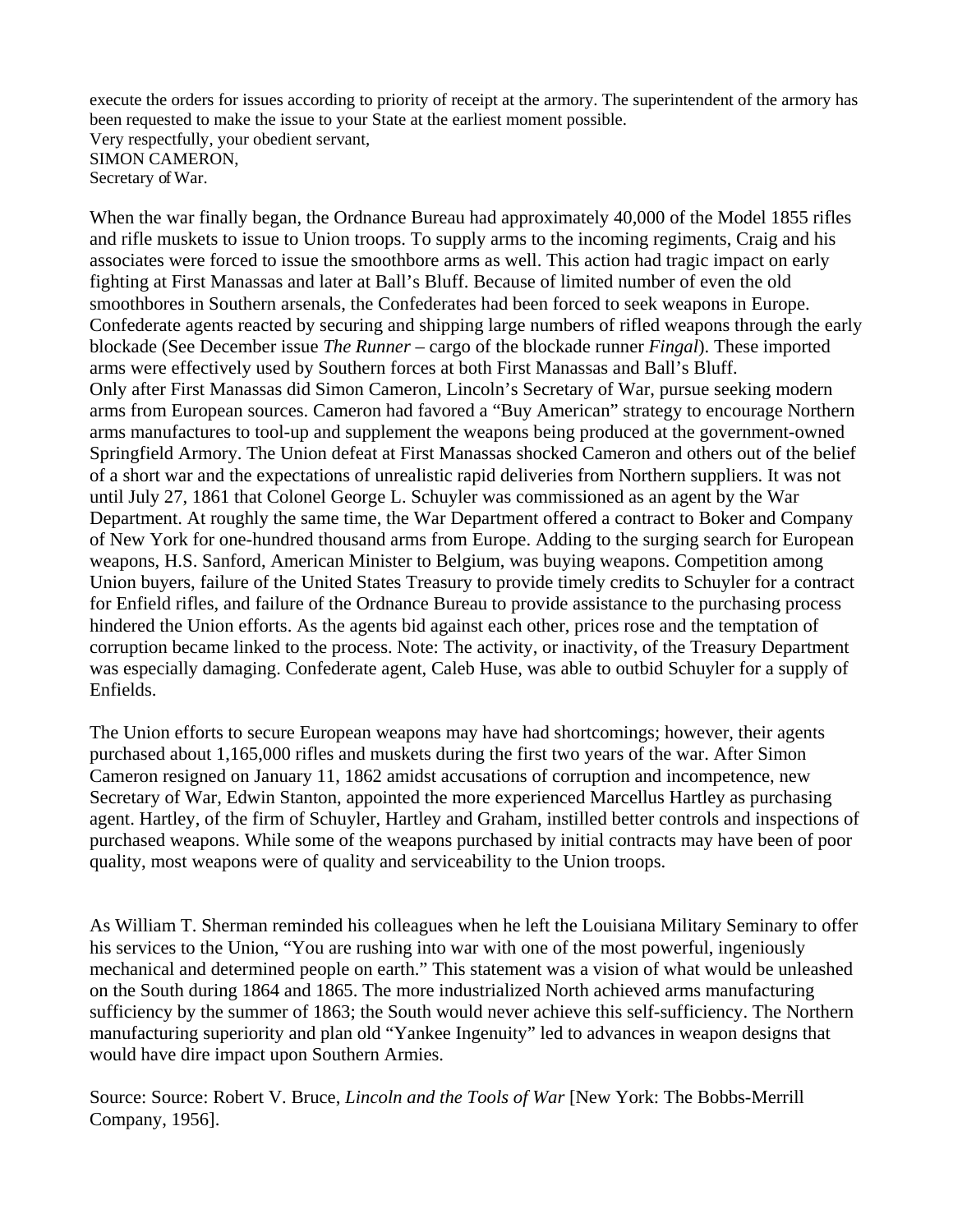Source: Carl L. Davis, *Arming the Union: Small Arms in the Civil War* [Port Washington, NY: 1973].

Source: *Official Records of the Union and Confederate Armies*

Editor

## **\*\*\*\*\* December Meeting \*\*\*\*\*** *No Good Like It Is*

On Thursday night, December 8<sup>th</sup>, Mc**Kendree (Mike) R. Long III** shared an interesting story about his efforts to write a book about members of the Eighth Texas Cavalry (Terry's Texas Rangers) during and after the Civil War. His initial advice to any of the audience who had awakened in the middle of the night and entertained the thought to write a book, "Roll over and go back to sleep." After a chuckle, Mike began to tell his story.

After a short history of the Eighth Texas Cavalry (see<http://www.mckendreelong.com/>for details), Mike related how his initial quest to write a non-fiction book about the development of fire arms from 1850-1890 changed as he learned more about the Eighth Texas and their use of some of those weapons. He changed this direction to focus on two members of the Eighth Texas, Dobey Walls and Jimmy Melton. These fictional characters were woven into the story of *No Good Like It Is.* 



**Mike Long with Colt Revolving Rifle**

Mike then shared the details of how a book is written, edited, published, distributed, and advertised, a journey almost as interesting as that of Dobey Walls and Jimmy Melton. Fraught with pitfalls for the unsuspecting, Mike provided a pathway on which he began and how he learned on his journey.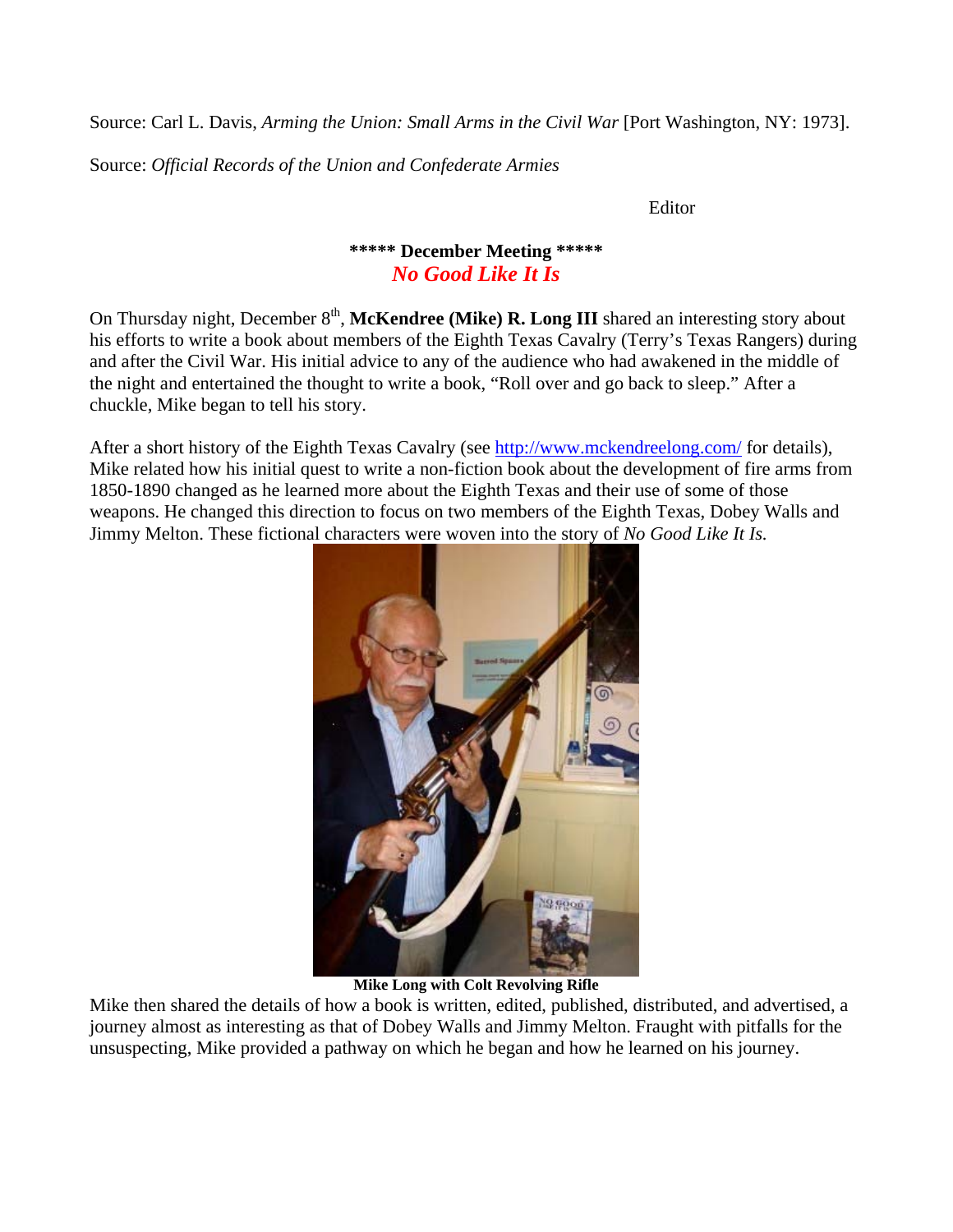

**Colt Dragoon, Colt 1860, Smith & Wesson**

The journey must have been interesting for Dobey and Jimmy will continue their journey in *Dog Soldier Moon.* 

#### **\*\*\*\*\* Comments and Suggestions \*\*\*\*\***

Comments and suggestions to make the Cape Fear Civil War Round Table and "The Runner" more relevant to your Civil War experience are welcomed. Send them to me at [tpwinstead@gmail.com.](mailto:tpwinstead@gmail.com) Please include "CFCWRT News" in your Subject line.

#### **\*\*\*\*\* Gone but not Forgotten \*\*\*\*\***

From an army correspondent with the *Philadelphia Inquirer* after the Battle of Fredericksburg in December 1862, the following appeared under the title, "**Fidelity of a Dog**."

On Monday last as Hon. John Convode, in company with a number of officers, was passing over the battle field beyond Fredericksburg, their attention was called to a small dog lying by a corpse. Mr. Convode halted a few minutes to see if life was extinct. Raising the coat from the man's face, he found him dead. The dog, looking wishfully up, ran to the dead man's face and kissed the silent lips. Such devotion in a small dog was so singular, that Mr. Convode examined some papers on the body, and found it to be that of Sergeant W.H. Brown, Company C, Ninety-first Pennsylvania.

The dog shivering with the cold, but refused to leave his master's body, and as the coat was thrown over his face again, he seemed uneasy, and tried to get under it to the man's face. He had, it seemed, followed the regiment into battle, and stuck to his master, and when he fell remained with him, refusing to leave him or eat anything. As the party returned, an ambulance was carrying the corpse to a little grove of trees for interment, and the little dog following, the only mourner at that funeral, as the hero's comrades had been called to some other point.

#### Bob Cooke

The Hon. John Convode represented the Twenty-First District of Pennsylvania in the Thirty-Sixth Congress from 1859 to 1861. Convode was especially interested in the welfare of Union soldiers. He sent three sons into the ranks of the army. One died in fighting outside of Richmond, the youngest endured imprisonment at Andersonville, and one returned safely to his home after his enlistment.

Sergeant William Henry Brown was twenty-five years old at his enlistment at Philadelphia on September 13, 1861. Brown had been married to Sarah Christine on September 18, 1857. They had no children. Mrs. Brown received a pension of \$8 per month beginning after approval on August 17, 1863. At the time of her death on May 4, 1924, Sarah Brown received a pension of \$30 per month.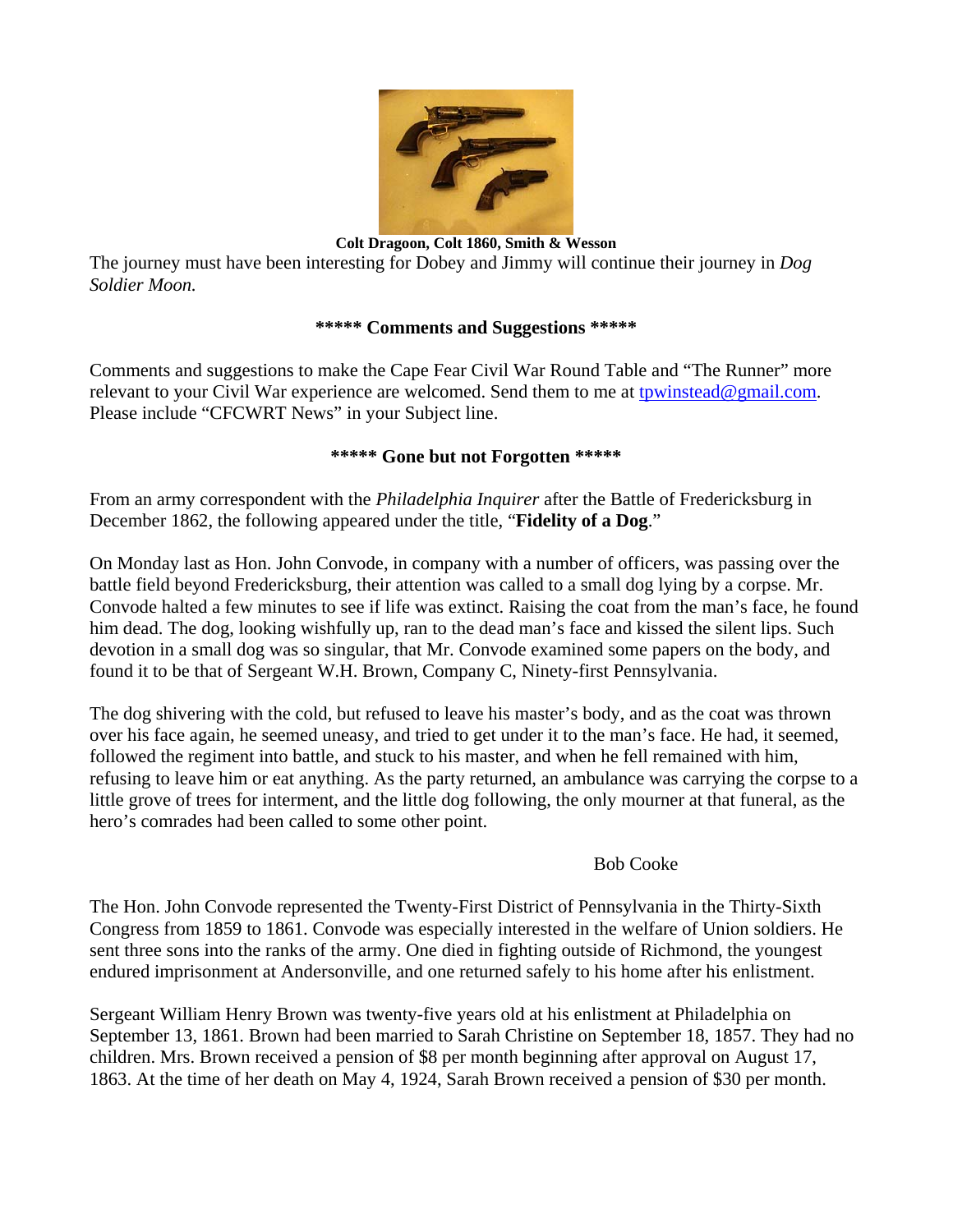There was some question about the faithful dog and Convode incident that appeared in the *Philadelphia Inquirer*. Regardless of the actual facts, the army correspondent made the effort to show that Sergeant Brown had not died in vain, and while he had died apart from his home and loved ones, his death had been mourned. For the greater than 600,000 who perished during the war, few had a mourner at their internment.

Editor

Sources: Obituary of the Hon. John Convode, *New York Times,* January 12, 1871. William Henry Brown, 91<sup>st</sup> Pennsylvania, http://freepages.military.rootsweb.ancestry.com/~pa91/pbroww1.html, accessed November 20, 2011.

## **\*\*\*\*\* Trivia Question Answers December 2011 \*\*\*\*\***

**1 -** Who was this officer? The first one who tells me who this man was wins a reservation to the February Dinner Meeting. This is a \$26 value for the inquisitive individual among you who can correctly answer this trivia question. If you need a hint about this man's identity (other than he is a Confederate and he has an arm injury), send me an e-mail.

**2 -** What was the first breech-loading infantry long arm to be manufactured for use by the United States Army? Inventor **John H. Hall** patented the breech-loading long arm in May 1811. This flintlock weapon, later updated to percussion lock in 1833, took either cartridge or loose ammunition. A lever in front of the trigger guard was pulled to the rear; hence, a short section of the barrel was pivoted upward enough to load the weapon. The breech was then closed for firing. In 1819, Hall reached a royalty agreement with the government to product the weapon at the Harpers Ferry Armory. The Hall breech loader was the first weapon made with interchangeable parts and was produced at Harpers Ferry until 1844. Approximately 200,000 of these weapons were manufactured over their gradual adoption period. Reluctant acceptance by many field officers in opposition to recommendations from ordnance experts, limited the effective development and utilization of this innovative weapon. By the beginning of the Civil War, many Ordnance Bureau officers (including Ordnance Chief James W. Ripley who replaced Henry Knox Craig in mid-1861) were opposed to the introduction of large numbers of breechloaders and repeating rifles into the Union Army. NOTE: Carl L. Davis provided an interesting study of the breechloader controversy in his *Arming the Union: Small Arms in the Civil War.*



#### **Hall Breech loader – Harpers Ferry Armory**

Source: http://sportingoutdoors.blogspot.com/2008/04/hall-breech-loading-rifle-americas.html accessed December 7, 2011. Carl L. Davis, *Arming the Union: Small Arms in the Civil War* [Port Washington, NY: Kennikat Press, 1973], 107-112.